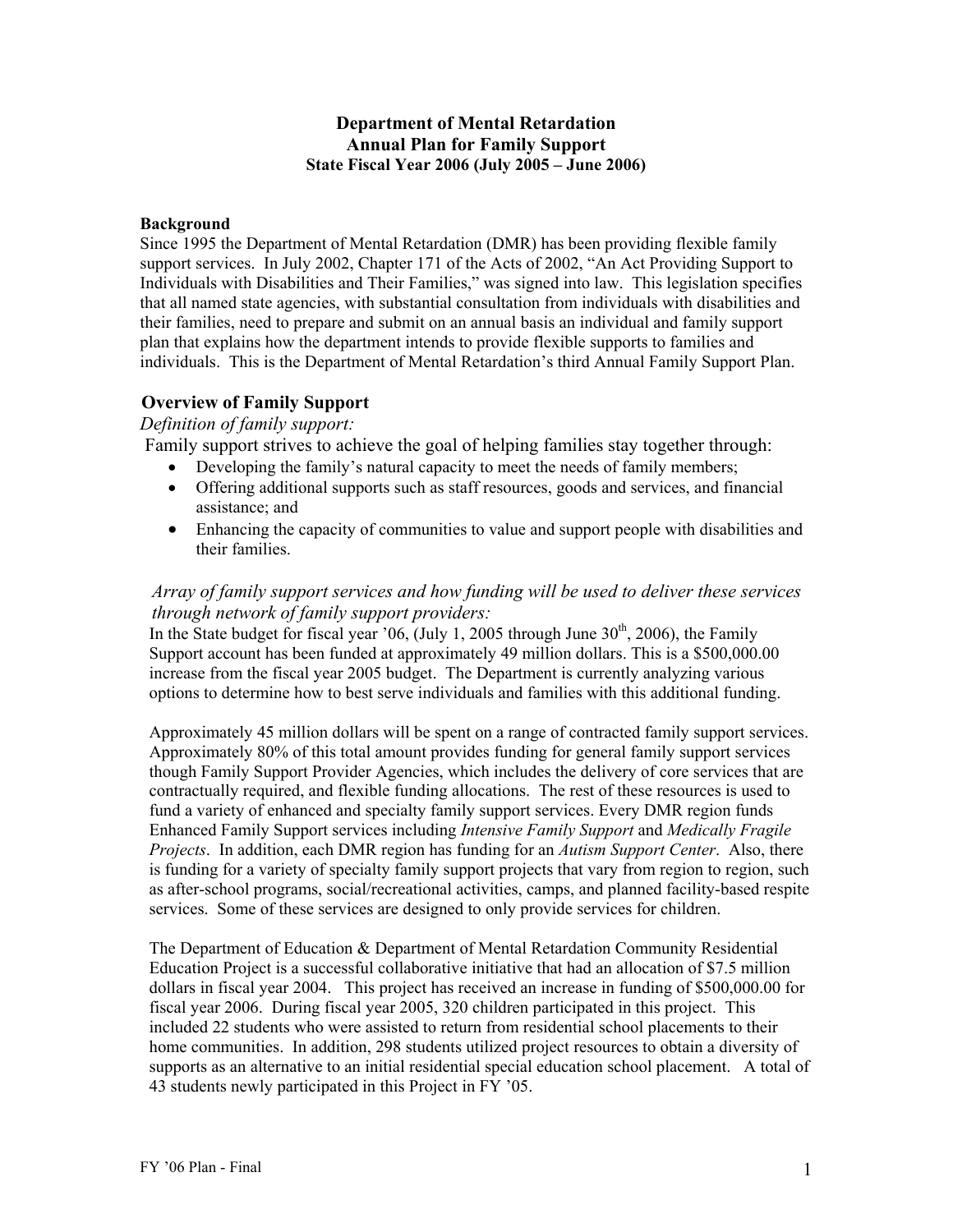It is estimated that approximately *10,000 to 13,000 families* of both children and adults are receiving some type of family support service at any given time. These services are delivered through contracts developed with about **74** family support provider agencies across the state. All Family Support Provider Agencies are required to complete and are evaluated on **Performance Outcome Measures** designed around the key family support principles and core service elements.

# In July 2002, the Department issued the *New Family Support Guidelines and*

*Procedures.* This is a document that describes the goals and principles of family support, the types of family support services available, and all of the operational requirements. This document was first published in 1995, revised in July 2002, and is currently being revised once again. Input from a variety of sources, including DMR staff, the Statewide Family Support Council, MFOFC Board members, a representative group if Family Support Provider Agencies, has been solicited to help inform and offer feedback on proposed changes.

### *DMR internal family support network:*

Presently DMR is organized into four regions with Regional Directors, and 23 Area Offices with Area Directors, all under the umbrella of Central Office. Each DMR region has a Director of Family Support, who works with the Assistant Commissioner for Policy, Planning and Children's Services, the Central Office Director of Family Supports, and the Project Manager for the DOE/DMR project. In each Area Office there is a Children's Coordinator who generally works with children under the age of 18 years and their families, and a Transition Coordinator who works with individuals generally between the ages of 18 and 22. Adults over the age of 22 who have met the eligibility criteria for DMR services are assigned a Service Coordinator and participate in an Individual Service Planning process.

# *Process for obtaining "substantial" input from families regarding current family support services:*

The Department has used and continues to develop different approaches to get input from family members, in order to help assess the Department's current system of family support and assist in revising and crafting this Annual Plan for Family Support. This past year input and feedback was obtained through a variety of approaches:

- Ouarterly meetings with the Statewide Family Support Council
- Meetings between the Commissioner, the Assistant Commissioners for Operations and Policy, Planning & Children's Services, Statewide and Regional Directors of Family Support, the Regional Office Directors and the Board of MFOFC
- Regional meetings between and the Regional and Area Directors, Regional Family Support Directors, SFSC regional members, and a small group of families to get feedback on family support services and working relationships with families
- Forums with families who have children/adults on the Autism Spectrum Division regarding needs and priorities
- Feedback from the DMR Statewide Advisory Council (SAC)

Efforts will continue to evolve, through both organized and informal mechanisms, to gather ongoing feedback about our family support services and the implementation and effectiveness of our Plan.

Another approach for getting information from families and individuals occurs through DMR's involvement in the "National Core Indicators Project," a multi-state collaborative effort to improve performance in state services for people with mental retardation and developmental disabilities. This national project is overseen by the National Association of State Directors of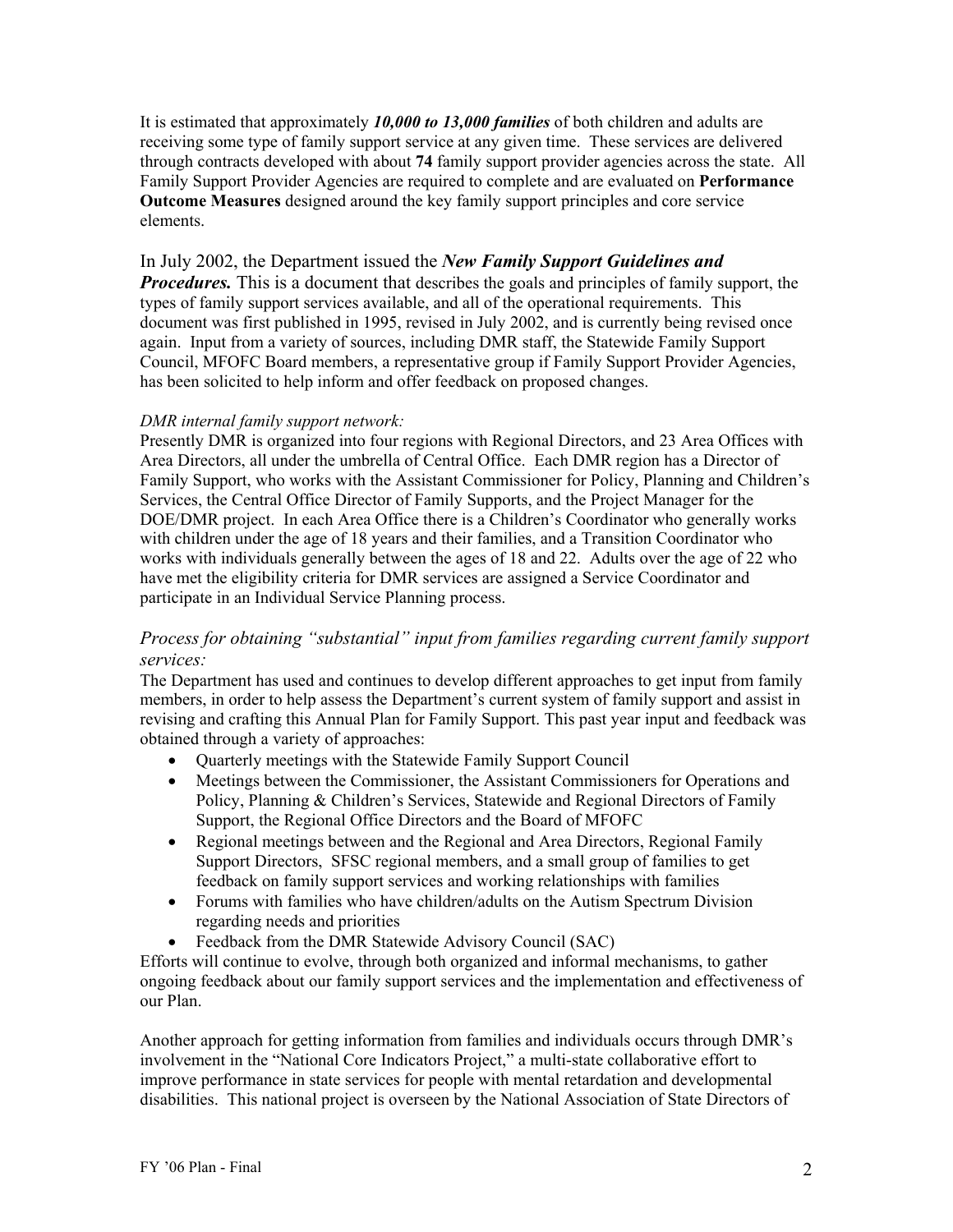Developmental Disabilities Services, (NASDDDS), and the Human Services Research Institute. During 2003 and 2004 mail surveys were sent to: 1) families who have an adult family member living at home who is receiving some funded DMR services (2000 total with a 25% response rate); 2) families of children who are DMR eligible (1500 with a response rate of 25%); and 3) personal interviews of adult individuals receiving DMR services (total 766). One of the purposes of these surveys and interviews was to learn more about satisfaction with services provided and with the assistance and support received from Service Coordinators. One of the surveys findings with adult family members indicated that overall families felt that their service coordinators are listening to them attentively and sincerely; however, at the same time, families indicate there is a need for improvement on the part of the service coordinator to respond to the changing needs of the individual and family, and to help families link with other local (non-DMR) community resources. The results of the information gathered through the National Core Indicator Project will also be used to help guide priorities for DMR's family support services and the annual family support plan.

#### **Focus Areas**

**I. Family Empowerment:** Opportunities for families and individuals to be involved in the development of agency policies and procedures, program development, and evaluation of services.

*Current Activities:*

- 1. The Department provides funding for family-governed and family-directed projects across the state to enable families to exercise increasing control and influence over the direction and operation of these family support services. Information about these initiatives is included in the Department's "Family Support Guidelines and Procedures."
- *2.* Department staff will work with Family Support Provider Agencies to improve their performance in meeting contractual requirements and Performance Outcome Measures, through goal setting and monitoring. Particular emphasis will be placed on the following expectations: providing opportunities for the establishment of family councils; seeking family member input on policies and program development; and at least annually conducting satisfaction surveys with families to get information about supports provided and ways to enhance services for families.

*Accomplishments;* 

- 1. A very successful State House Recognition Event was held in March 2005  $\&$ a book of quotes from family members and photo boards were developed illustrating "How Family Support has Made a Difference to our Family."
- 2. DMR and the Statewide Family Support Council jointly sponsored a well attended and very successful Family Support Conference in May 2005: "Ensuring Quality Family Supports in Massachusetts"
- 3. The DMR Regional Directors and Family Support Directors facilitated forums in each region with key DMR leadership staff, members of Massachusetts Families Organizing For Change, members of the Statewide Family Support Council, and other family members. The purpose was to hear about the experiences of families raising their family member with a disability, their experiences using DMR family support services, and discussion of ideas on how services can be more responsive and ways to build more effective family and DMR partnerships.

*New & Ongoing Initiatives:*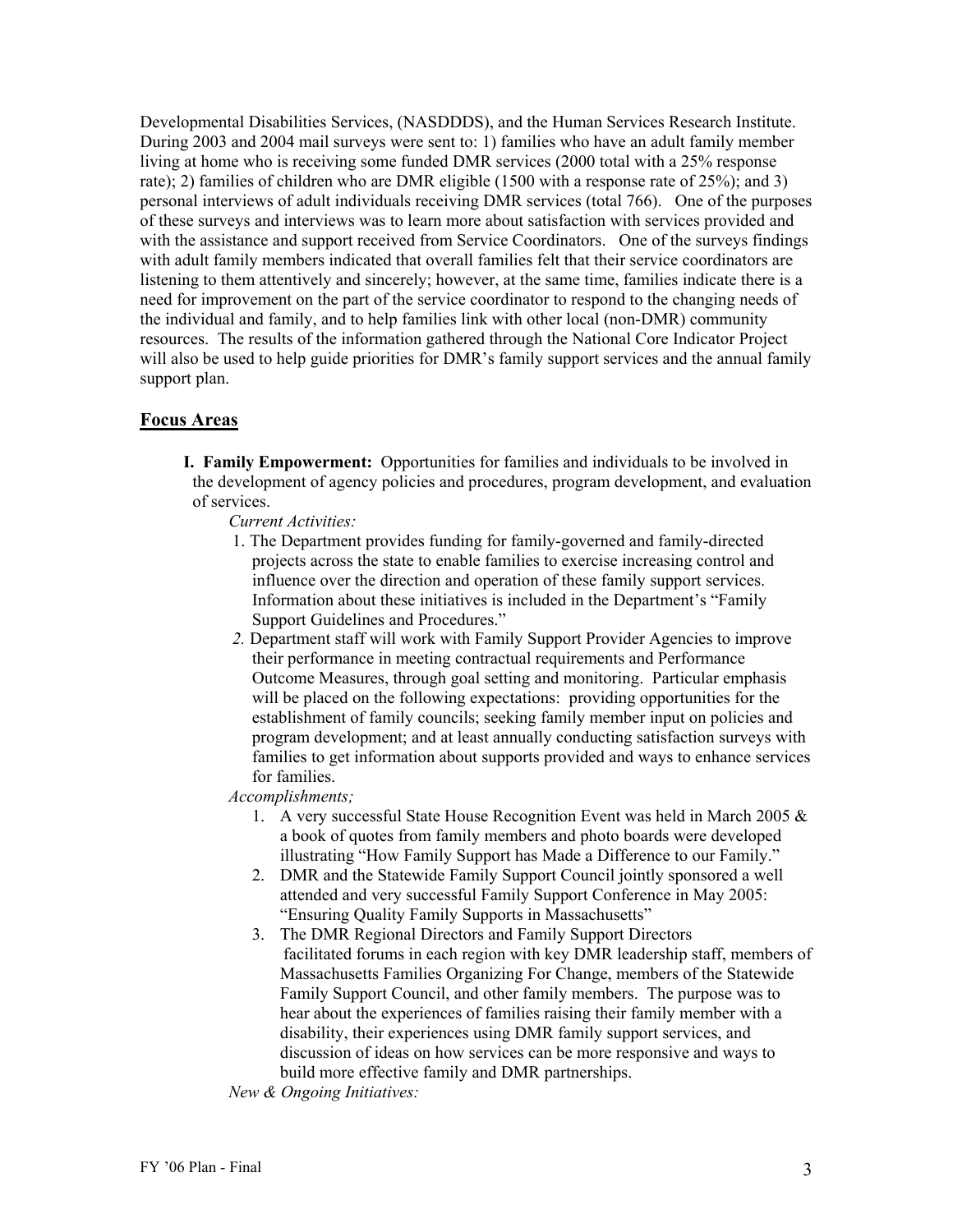- 1. The role of the Statewide Family Support Council continues to evolve and will be an important vehicle to provide feedback and assist in receiving "substantial consultation" from families in evaluating, developing and assisting in implementing the Department's Annual Family Support Plan. Strategies will be pursued to share more publicly the focus and work of the Statewide Family Support Council, such as posting information on our web-site, and possibly creating linkages with DMRs Regional and Area Advisory Boards and the Regional Family Support Directors.
- 2. Each DMR region will develop follow-up plans and activities with the involved SFSC and MFOFC members in response to the ideas and feedback generated at each of the four regional forums held during the spring of 2005. These plans will be shared with the SFSC to help promote more systematic efforts at enhancing communication and partnerships between DMR staff and families.

#### **II. Family Leadership**

*Current Activities:* 

- 1. The Department provides support for family-directed groups to provide educational and leadership opportunities for families, such as the Family Leadership Series sponsored by MFOFC.
- 2. As part of the required Core Service Elements, Family Support Provider Agencies are expected to provide and offer varied educational and learning opportunities for families and individuals that are responsive to their specific interests and needs.
- 3. In partnership between the Department and the Arc, fifteen Family-to Family Support Centers provide an array of educational and training opportunities on a range of topics. They also offer mentoring and clinical support services to families covered under the Boulet Settlement Agreement to help them develop more independent living options for their family member. These services also help promote a network among families for ongoing support and assistance.

*Accomplishments:* 

1. Funding for a part-time coordinator of MFOFC was made available in the DMR Metro Region and a Leadership Series was initiated

*New & Ongoing Initiatives:* 

- 1. The Department will continue to provide funding for leadership development opportunities for families in all of the DMR regions. It will be important that a variety of leadership opportunities continue to be developed that are responsive to the different needs of families across the state, particularly those from diverse cultural and linguistic backgrounds.
- 2. Department staff, with the assistance of some family members, will develop a Working group to explore different ways to provide family members culturally relevant information and assistance that may be helpful as they plan for the transition from school to adult life and encourage more independent lifestyles with their adult son or daughter. Possible ideas include: sending information/articles in a packet to individuals and families at the time they are found DMR eligible for adult services, hosting meetings in Area Offices for families going through the transition planning process from school to adult services, and exploring the availability of resources of the existing Family to Family Centers across the state.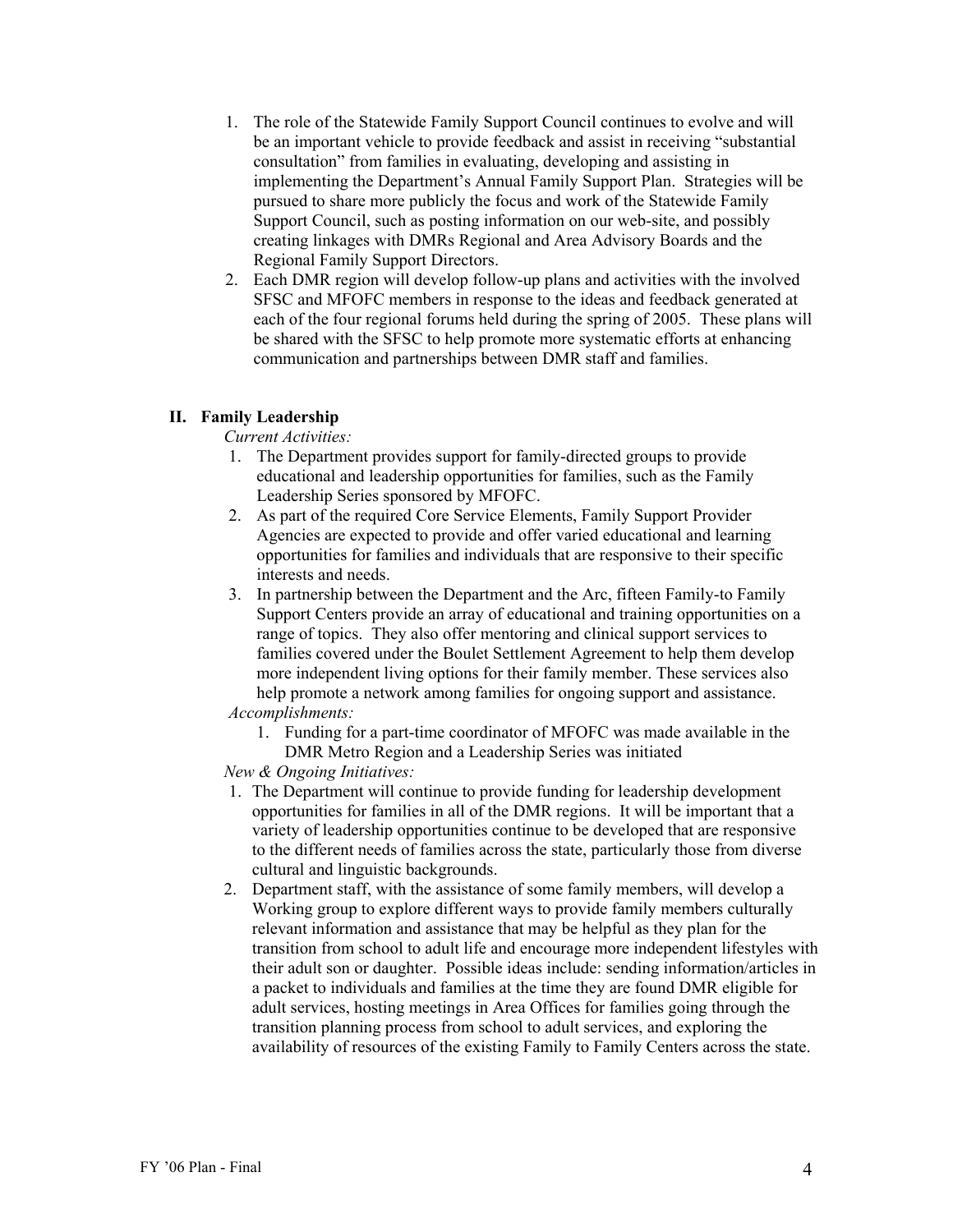#### **III. Family Support Resources and Funding**

*Current Activities:* 

- 1. The Department will continue flexibility in funding options to support individuals and families.
- 2. The Department will continue funding for enhanced and specialized services in order to respond to the specific needs of individuals and families, e.g. the Medically Fragile Projects, the Intensive Flexible Family Support Services.
- 3. Department staff will continue to monitor the quality of family support planning done with families by Family Support Provider Agency staff, and examine the relationship between the number of staff and families served within each agency. *Accomplishments:* 
	- 1. Increase in funding for Family Support of \$500,000.00 within the state budget for FY '06
	- 2. Funding for the development of a new Autism Spectrum Division was obtained in the amount of 1.2 million dollars.
	- 3. Revisions were made to the Department's Family Support Guidelines and Procedures with input provided by the SFSC, family members, Family Support Provider Agencies and DMR staff.
	- 4. Several conferences and resource fairs for families focused on transition planning from school to adult life were held throughout the state.

*New & Ongoing Initiatives:* 

- 1. An updated version of the "Family Support Guidelines and Procedures" will be released. Department staff will implement a variety of ways to disseminate these and offer training on the key changes to both DMR staff and provider agencies, creating an opportunity to address improved consistency in how services are provided across the state.
- 2. The Department will develop a proposal for a Home and Community Based Waiver for Children to pursue federal reimbursement for family support services for a designated population of families.
- 3. The Department will continue to develop a variety of approaches to share information and support families and their adult family member in exploring and pursuing more flexible, consumer and family driven approaches in the design and purchasing of support services. This information may be most applicable to individuals in the process of transitioning from school to adult life and their families, and outreach efforts will initially be focused on reaching this group.
- 4. Department staff will seek input from families to help inform decisions about individualized, family-directed funding options, and clarify funding mechanisms and operational considerations.

## **IV. Accessing Services and Supports**

*Current Activities:* 

- 1. The Department's website, in concert with EOHHS, will continually be reviewed and modified to ensure it includes all relevant family support information and that all information is presented in a family friendly way.
- 2. The Department, in partnership with EOHHS and other groups, offers a variety of ways for families to access information about services and resources, such as, the Virtual Gateway, New England Index, etc. The Department will work to improve publicity and information about these resources to help make sure families are aware of and can access them.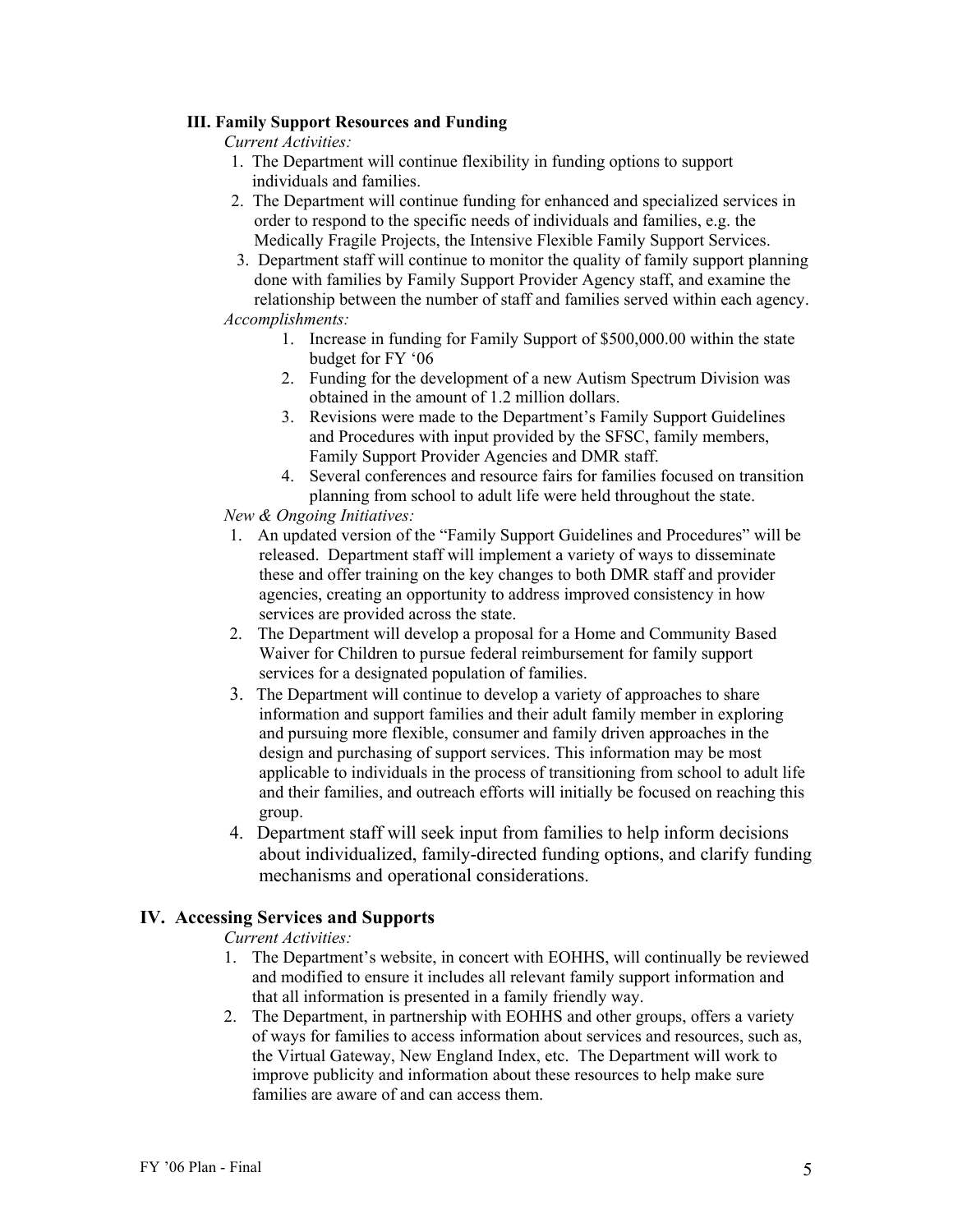3. The Department provides training for all new Service Coordinators on family support principles and services, as well as effective strategies for working in partnership with families.

*Accomplishments:* 

- 1. Expanded utilization of various web-based resources that provide information and resources, as well as ways to streamline access to state services. This includes the development and roll-out of the Virtual Gateway 1 and 2 by the Executive Office of Health and Human Services, as well as increased use of NE INDEX and MNIP- the Massachusetts Network of Information Providers
- 2. Numerous training workshops were provided to DMR service coordinators and Family Support provider staff on various public benefits programs and resources, reaching over 200 staff.
- 3. Workshops were provided by family members for 50 DMR service coordinators on "Working with Families" strategies to promote the development of more effective communication and partnerships

*New & Ongoing Initiatives:* 

- 1. Each DMR region will finalize and distribute a Family Support Resource Guide. This information will be developed to be responsive to the primary cultural, ethnic and linguistic backgrounds of families in each region.
- 2. The Department will complete a "Family Support Handbook" that will be an abridged version of key sections of the Family Support Guidelines and Procedures that is of greatest importance and relevance to families who are using family support services.
- 3. The Department will continue to offer training for Service Coordinators to improve their awareness and knowledge of generic community resources and other entitlement and benefit programs so they can provide more assistance to families in accessing other services and entitlements. In addition, professional development opportunities will be made available to Service Coordinators to further promote their understanding of ways to develop effective and supportive partnerships with families.
- 4. The Virtual Gateway I and II will be piloted with a selected number of family support provider agencies during the first quarter of the year, and then further roll-out and implementation will occur with all other Family Support Provider Agencies.

# **V. Culturally Competent Outreach and Support**

*Current Activities:* 

- 1. The Department will continue to support a number of existing cultural initiatives occurring in different parts of the state, as well as focused outreach and family support initiatives in many other areas and regions to improve access and support to families from different cultural and linguistic communities.
- 2. The Department has established a Diversity Council and has a Diversity Plan that includes a focus on staff training on diversity and more culturally competent service delivery.

#### *Accomplishments:*

- 1. A 4-day series- "Exploring the Cultural Context of Disability" was sponsored by DMR Central/West Region and Holyoke/Chicopee Area Office; Training workshops on culturally competent service delivery were also offered at the DMR Family Support Conference and the Human Rights Conference
- 2. Over 1800 DMR staff participated in diversity training.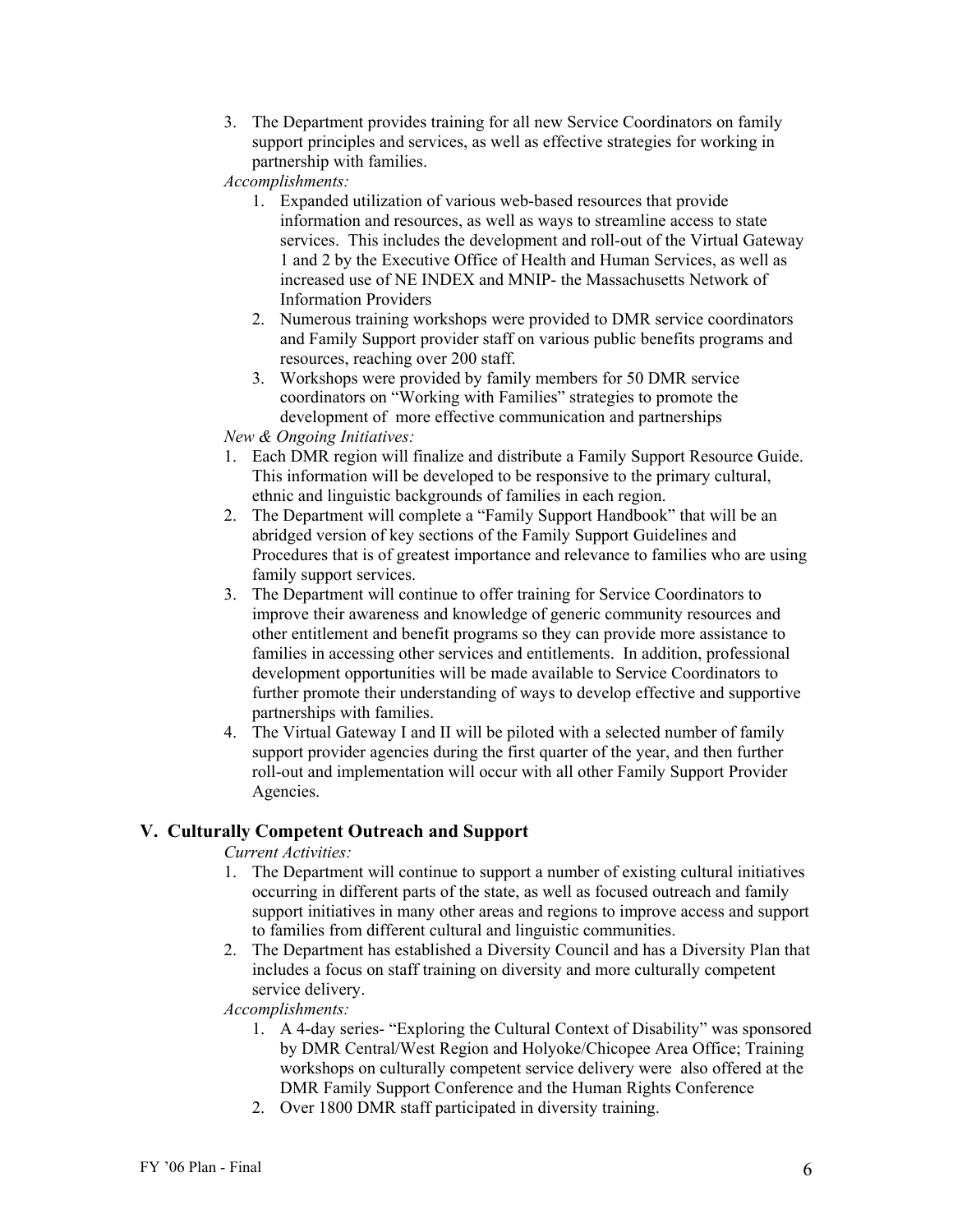- 3. DMR received a five-year implementation grant from the Administration on Developmental Disabilities to establish a One Stop Family Center and Network in Springfield, MA, which has a focus on outreach to Latino, Russian, Vietnamese, and African American families
- 4. Translation of DMR documents and letters are made available on request

### *New & Ongoing Initiatives:*

- 1. The Department will continue to develop a more comprehensive and streamlined system for the translation of DMR information and materials and the provision of interpretation services, in order to promote the delivery of culturally competent family support services. Discussions will continue with MassHealth staff responsible for translation in their Publications Unit, to share ideas, good practices, resources, and to explore potential collaboration
- 2. Department staff will utilize the performance outcome monitoring process to evaluate the progress of Family Support Provider Agencies in improving their responsiveness to the specific ethnic, cultural and linguistic needs of families in the geographic areas they serve, a requirement of all contracted providers.
- 3. The Department will continue work on the five year implementation grant they received from the Administration on Developmental Disabilities to create a One Stop Family Center Network in Springfield, MA that will enhance access and coordination of services to families who are economically disadvantaged and from diverse cultural, ethnic and linguistic communities in the city.
- 4. The Department will sponsor training and professional development opportunities for Department and/or provider agency staff to improve understanding of the needs of families from culturally diverse backgrounds and enhance the delivery of culturally relevant family support services. This includes providing on-going diversity training for agency staff .

## **VI. Interagency Collaboration**

*Current Activities:* 

- 1. The Department will continue managing the very successful Department of Education and Department of Mental Retardation Community Residential/Education Project.
- 2. The Department is involved in a number of inter-agency activities with other EOHHS agencies as well as other state agencies to enhance service delivery to families and individuals served by both agencies. Examples include the Family Caregiver Support Program, the Children's Mental Health Commission, the Interim Policy with the Department of Social Services, etc.

*Accomplishments:* 

- 1. DMR leadership staff participated on the Design Team for the development and initial roll-out of the Planning and Review Teams, an EOHHS initiative. DMR staff has begun participating on the 6 regional Planning and Review Teams.
- 2. DMR received and has shared information on a new DPH publication, "Connections"-Resources for Your Child's Care, which includes a section on emergency preparedness and planning. It is also available in Spanish and Portuguese.
- 3. DMR facilitated meetings and communication regarding implementation of Chapter 171 with representatives of other designated state agencies. DMR staff participated in a forum for family members held by MFOFC to share information about Chapter 171.